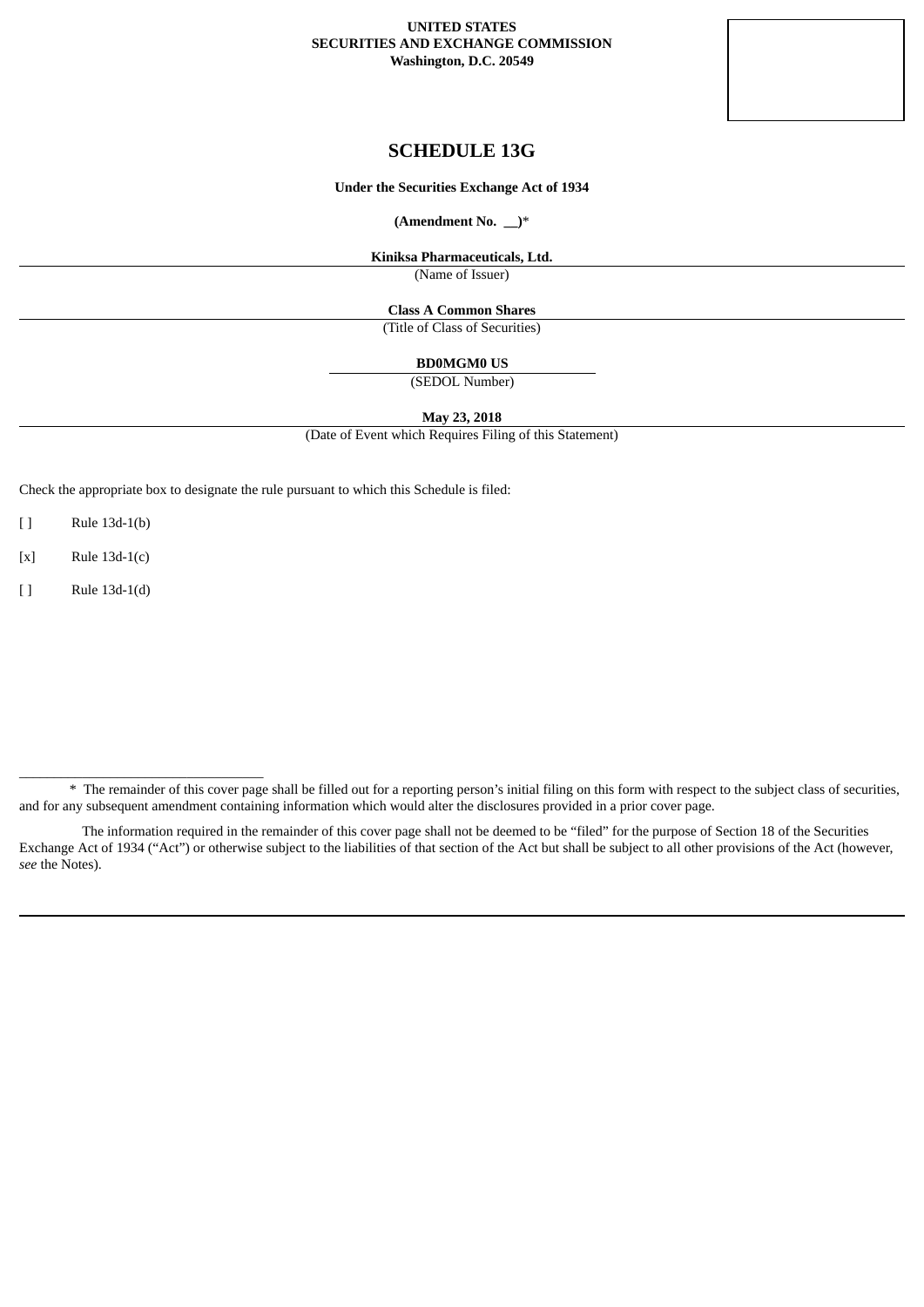| $\mathbf{1}$            |                                                    | Names of Reporting Persons.<br>I.R.S. Identification Nos. of above persons (entities only) |
|-------------------------|----------------------------------------------------|--------------------------------------------------------------------------------------------|
|                         |                                                    | Cormorant Global Healthcare Master Fund, LP                                                |
| $\mathbf 2$             |                                                    | Check the Appropriate Box if a Member of a Group (See Instructions)                        |
|                         | (a)<br>$[ \ ]$<br>(b)<br>$\left[ \text{x} \right]$ |                                                                                            |
| 3                       | <b>SEC Use Only</b>                                |                                                                                            |
| $\overline{\mathbf{4}}$ |                                                    | Citizenship or Place of Organization.                                                      |
|                         | Cayman Islands                                     |                                                                                            |
|                         |                                                    | Sole Voting Power<br>5                                                                     |
|                         |                                                    | 0 shares                                                                                   |
|                         |                                                    | <b>Shared Voting Power</b><br>6                                                            |
|                         | Number<br>of Shares                                | 161,962 shares                                                                             |
|                         | Beneficially                                       | Refer to Item 4 below.                                                                     |
|                         | Owned by<br>Each                                   | Sole Dispositive Power<br>7                                                                |
|                         | Reporting<br>Person With                           | 0 shares                                                                                   |
|                         |                                                    | <b>Shared Dispositive Power</b><br>8                                                       |
|                         |                                                    | 161,962 shares                                                                             |
|                         |                                                    | Refer to Item 4 below.                                                                     |
| 9                       |                                                    | Aggregate Amount Beneficially Owned by Each Reporting Person                               |
|                         | 161,962 shares                                     |                                                                                            |
|                         | Refer to Item 4 below.                             |                                                                                            |
| 10                      | [ ] N/A ]                                          | Check if the Aggregate Amount in Row (9) Excludes Certain Shares (See Instructions)        |
| 11                      |                                                    | Percent of Class Represented by Amount in Row (9)*                                         |
|                         | $1.1\%$                                            |                                                                                            |
|                         | Refer to Item 4 below.                             |                                                                                            |
| 12                      |                                                    | Type of Reporting Person (See Instructions)                                                |
|                         | PN (Partnership)                                   |                                                                                            |
|                         |                                                    |                                                                                            |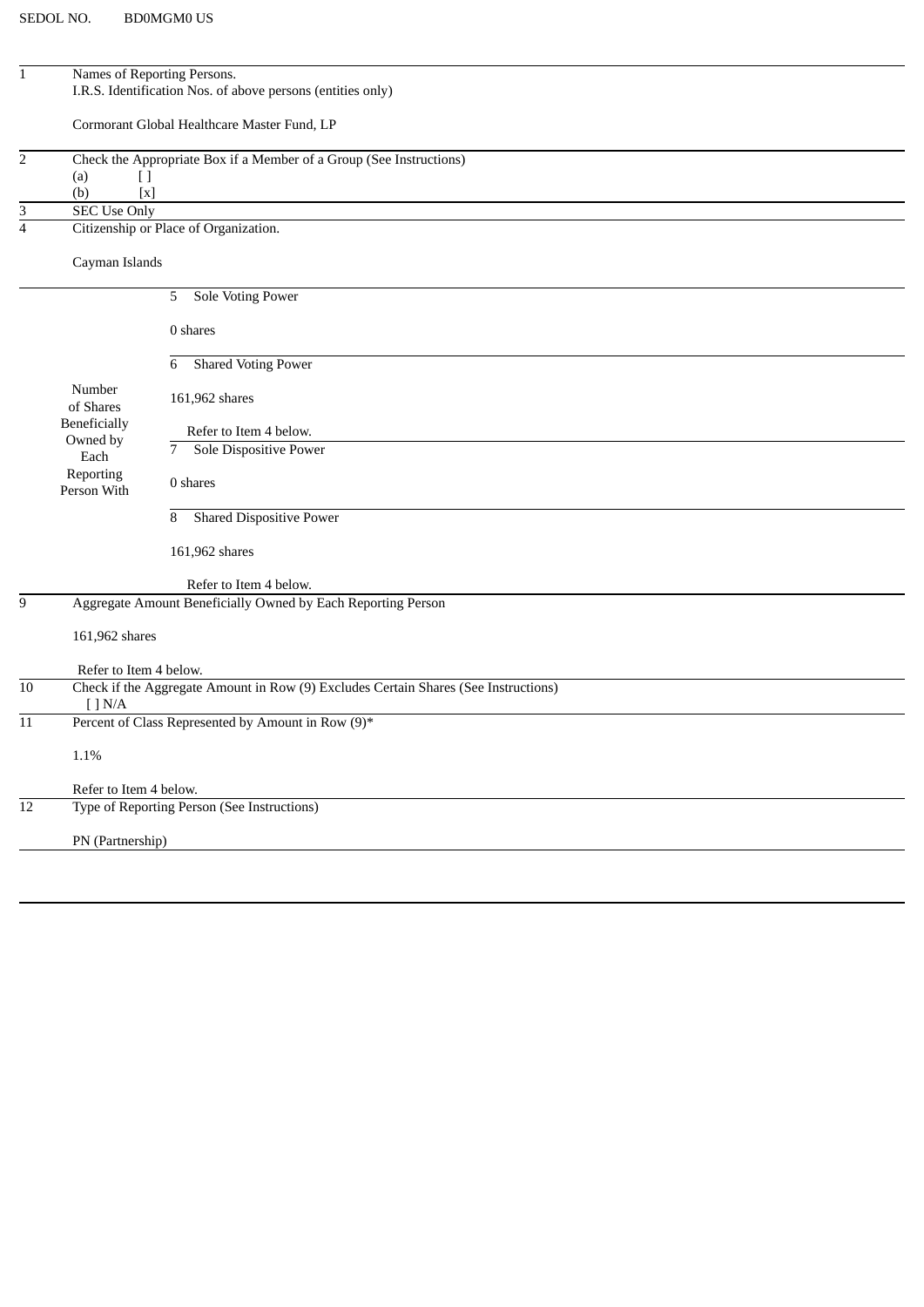| $\mathbf 1$      |                          | Names of Reporting Persons.                                                         |
|------------------|--------------------------|-------------------------------------------------------------------------------------|
|                  |                          | I.R.S. Identification Nos. of above persons (entities only)                         |
|                  |                          |                                                                                     |
|                  |                          | Cormorant Global Healthcare GP, LLC                                                 |
| $\overline{2}$   |                          | Check the Appropriate Box if a Member of a Group (See Instructions)                 |
|                  | (a)<br>H                 |                                                                                     |
|                  | (b)<br>$\lceil x \rceil$ |                                                                                     |
| 3                | <b>SEC Use Only</b>      |                                                                                     |
| $\overline{4}$   |                          | Citizenship or Place of Organization.                                               |
|                  | Delaware                 |                                                                                     |
|                  |                          |                                                                                     |
|                  |                          | Sole Voting Power<br>5                                                              |
|                  |                          | 0 shares                                                                            |
|                  |                          |                                                                                     |
|                  |                          | <b>Shared Voting Power</b><br>6                                                     |
|                  | Number                   |                                                                                     |
|                  | of Shares                | 161,962 shares                                                                      |
|                  | Beneficially             | Refer to Item 4 below.                                                              |
|                  | Owned by                 | <b>Sole Dispositive Power</b><br>7                                                  |
|                  | Each<br>Reporting        |                                                                                     |
|                  | Person With              | 0 shares                                                                            |
|                  |                          | <b>Shared Dispositive Power</b><br>8                                                |
|                  |                          |                                                                                     |
|                  |                          | 161,962 shares                                                                      |
|                  |                          | Refer to Item 4 below.                                                              |
| $\boldsymbol{9}$ |                          | Aggregate Amount Beneficially Owned by Each Reporting Person                        |
|                  |                          |                                                                                     |
|                  | 161,962 shares           |                                                                                     |
|                  | Refer to Item 4 below.   |                                                                                     |
| 10               |                          | Check if the Aggregate Amount in Row (9) Excludes Certain Shares (See Instructions) |
|                  | $[$ $]$ N/A              |                                                                                     |
| 11               |                          | Percent of Class Represented by Amount in Row (9)*                                  |
|                  | 1.1%                     |                                                                                     |
|                  |                          |                                                                                     |
|                  | Refer to Item 4 below.   |                                                                                     |
| 12               |                          | Type of Reporting Person (See Instructions)                                         |
|                  |                          | OO (Limited Liability Company)                                                      |
|                  |                          |                                                                                     |
|                  |                          |                                                                                     |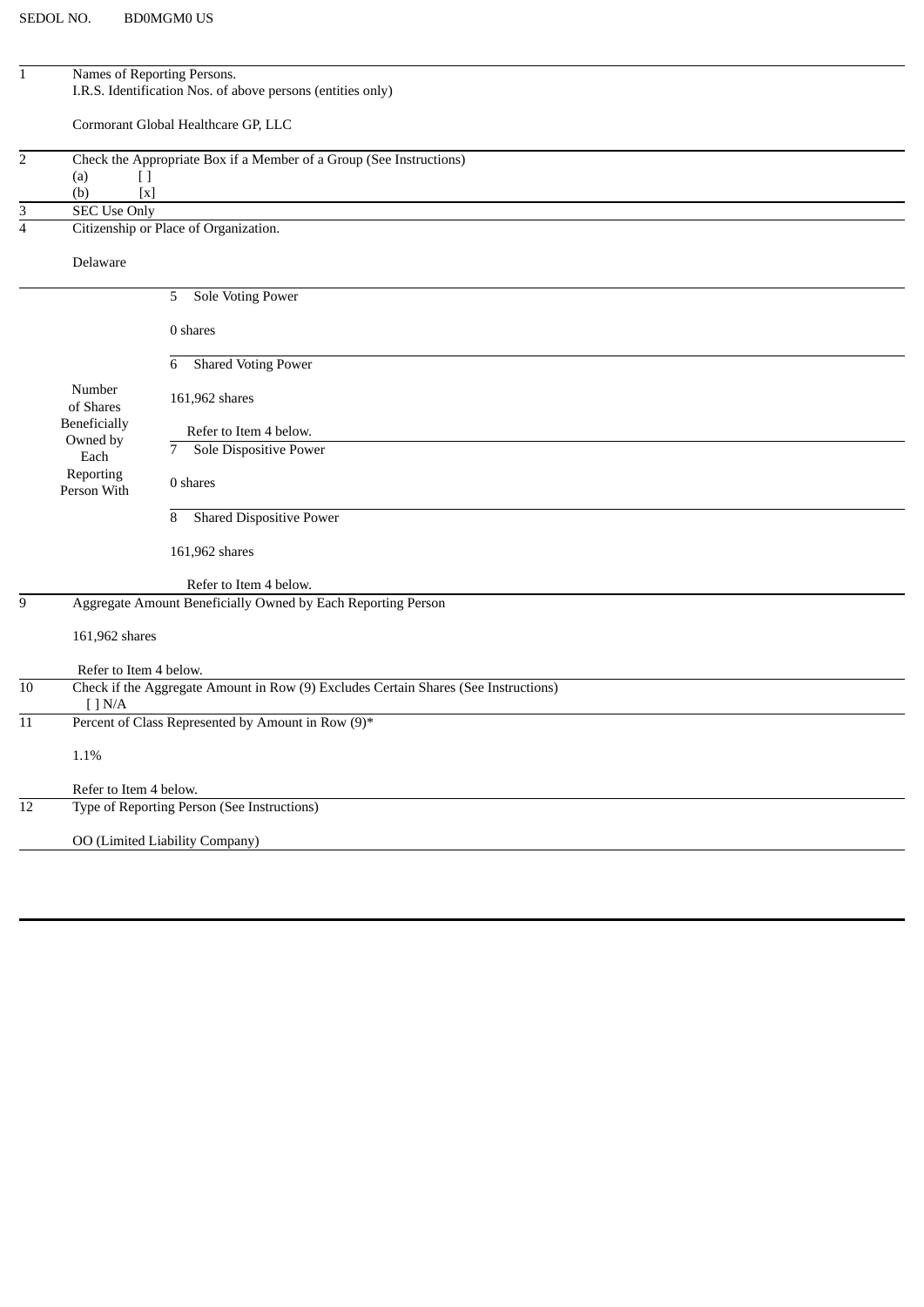| $\overline{1}$            |                                  | Names of Reporting Persons.                                                         |
|---------------------------|----------------------------------|-------------------------------------------------------------------------------------|
|                           |                                  | I.R.S. Identification Nos. of above persons (entities only)                         |
|                           |                                  |                                                                                     |
|                           |                                  | Cormorant Private Healthcare Fund I, LP                                             |
| $\overline{2}$            |                                  | Check the Appropriate Box if a Member of a Group (See Instructions)                 |
|                           | (a)<br>$[ \ ]$                   |                                                                                     |
|                           | (b)<br>$\left[ \text{x} \right]$ |                                                                                     |
| $\ensuremath{\mathsf{3}}$ | <b>SEC Use Only</b>              |                                                                                     |
| $\overline{4}$            |                                  | Citizenship or Place of Organization.                                               |
|                           | Delaware                         |                                                                                     |
|                           |                                  | <b>Sole Voting Power</b><br>5                                                       |
|                           |                                  | 0 shares                                                                            |
|                           |                                  | <b>Shared Voting Power</b><br>6                                                     |
|                           | Number<br>of Shares              | 640,617 shares                                                                      |
|                           | Beneficially                     | Refer to Item 4 below.                                                              |
|                           | Owned by                         | $\overline{7}$<br>Sole Dispositive Power                                            |
|                           | Each<br>Reporting                |                                                                                     |
|                           | Person With                      | 0 shares                                                                            |
|                           |                                  | <b>Shared Dispositive Power</b><br>8                                                |
|                           |                                  | 640,617 shares                                                                      |
|                           |                                  | Refer to Item 4 below.                                                              |
| $\overline{9}$            |                                  | Aggregate Amount Beneficially Owned by Each Reporting Person                        |
|                           | 640,617 shares                   |                                                                                     |
|                           | Refer to Item 4 below.           |                                                                                     |
| 10                        |                                  | Check if the Aggregate Amount in Row (9) Excludes Certain Shares (See Instructions) |
|                           | [ ] N/A                          |                                                                                     |
| 11                        |                                  | Percent of Class Represented by Amount in Row (9)*                                  |
|                           | 4.3%                             |                                                                                     |
|                           | Refer to Item 4 below.           |                                                                                     |
| 12                        |                                  | Type of Reporting Person (See Instructions)                                         |
|                           | PN (Partnership)                 |                                                                                     |
|                           |                                  |                                                                                     |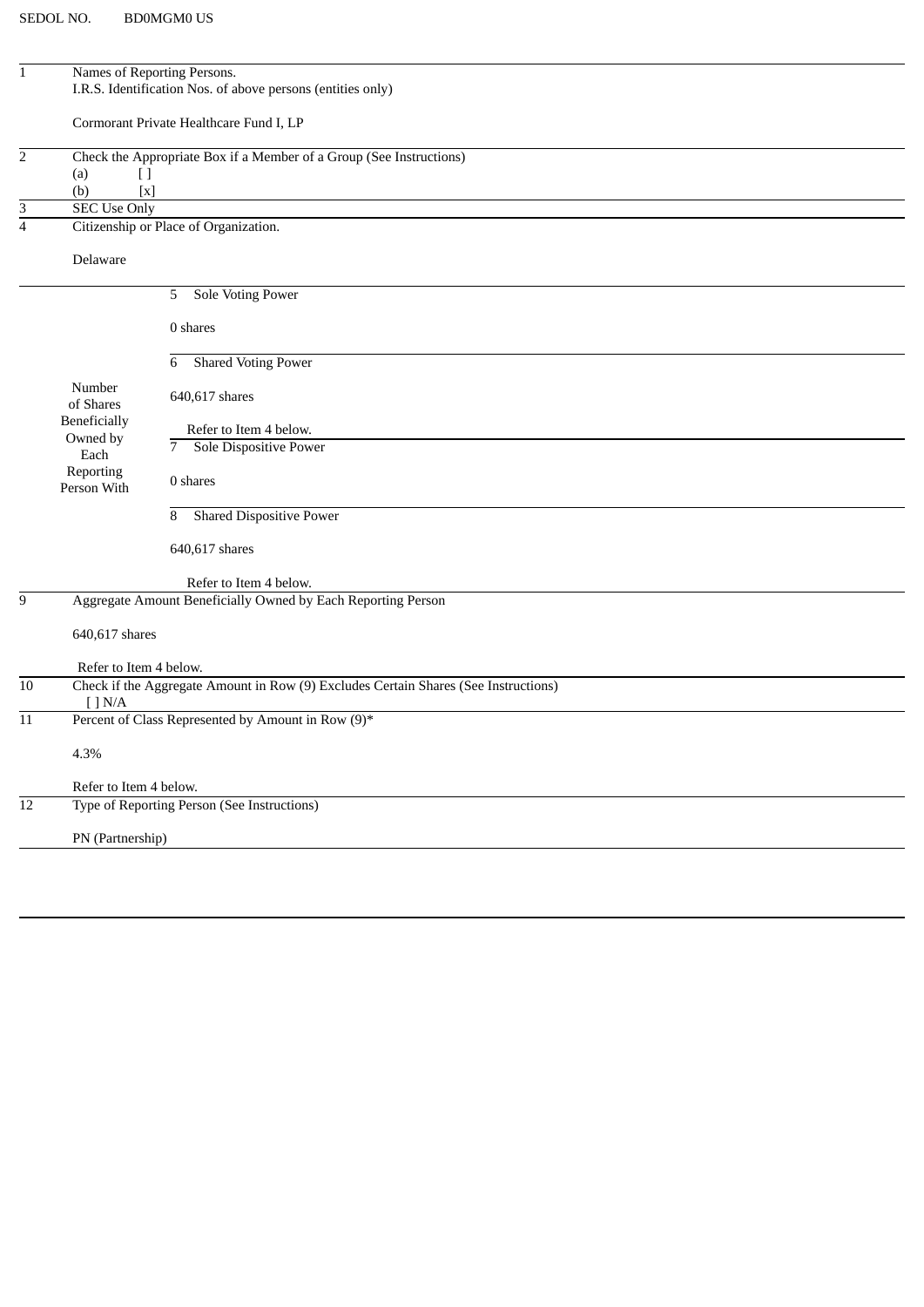| $\mathbf 1$               |                                  | Names of Reporting Persons.                                                         |
|---------------------------|----------------------------------|-------------------------------------------------------------------------------------|
|                           |                                  | I.R.S. Identification Nos. of above persons (entities only)                         |
|                           |                                  |                                                                                     |
|                           |                                  | Cormorant Private Healthcare GP, LLC                                                |
| $\overline{2}$            |                                  | Check the Appropriate Box if a Member of a Group (See Instructions)                 |
|                           | (a)<br>$[ \ ]$                   |                                                                                     |
|                           | $\left[ \text{x} \right]$<br>(b) |                                                                                     |
| $\ensuremath{\mathsf{3}}$ | <b>SEC Use Only</b>              |                                                                                     |
| $\overline{4}$            |                                  | Citizenship or Place of Organization.                                               |
|                           |                                  |                                                                                     |
|                           | Delaware                         |                                                                                     |
|                           |                                  | <b>Sole Voting Power</b><br>5                                                       |
|                           |                                  | 0 shares                                                                            |
|                           |                                  |                                                                                     |
|                           |                                  | <b>Shared Voting Power</b><br>6                                                     |
|                           | Number                           | 640,617 shares                                                                      |
|                           | of Shares                        |                                                                                     |
|                           | Beneficially                     | Refer to Item 4 below.                                                              |
|                           | Owned by<br>Each                 | $\overline{7}$<br><b>Sole Dispositive Power</b>                                     |
|                           | Reporting                        |                                                                                     |
|                           | Person With                      | 0 shares                                                                            |
|                           |                                  | <b>Shared Dispositive Power</b><br>8                                                |
|                           |                                  |                                                                                     |
|                           |                                  | 640,617 shares                                                                      |
|                           |                                  | Refer to Item 4 below.                                                              |
| $\overline{9}$            |                                  | Aggregate Amount Beneficially Owned by Each Reporting Person                        |
|                           | 640,617 shares                   |                                                                                     |
|                           | Refer to Item 4 below.           |                                                                                     |
| 10                        |                                  | Check if the Aggregate Amount in Row (9) Excludes Certain Shares (See Instructions) |
|                           | $\lceil$ $\rceil$ N/A            |                                                                                     |
| 11                        |                                  | Percent of Class Represented by Amount in Row (9)*                                  |
|                           | 4.3%                             |                                                                                     |
|                           | Refer to Item 4 below.           |                                                                                     |
| 12                        |                                  | Type of Reporting Person (See Instructions)                                         |
|                           |                                  | OO (Limited Liability Company)                                                      |
|                           |                                  |                                                                                     |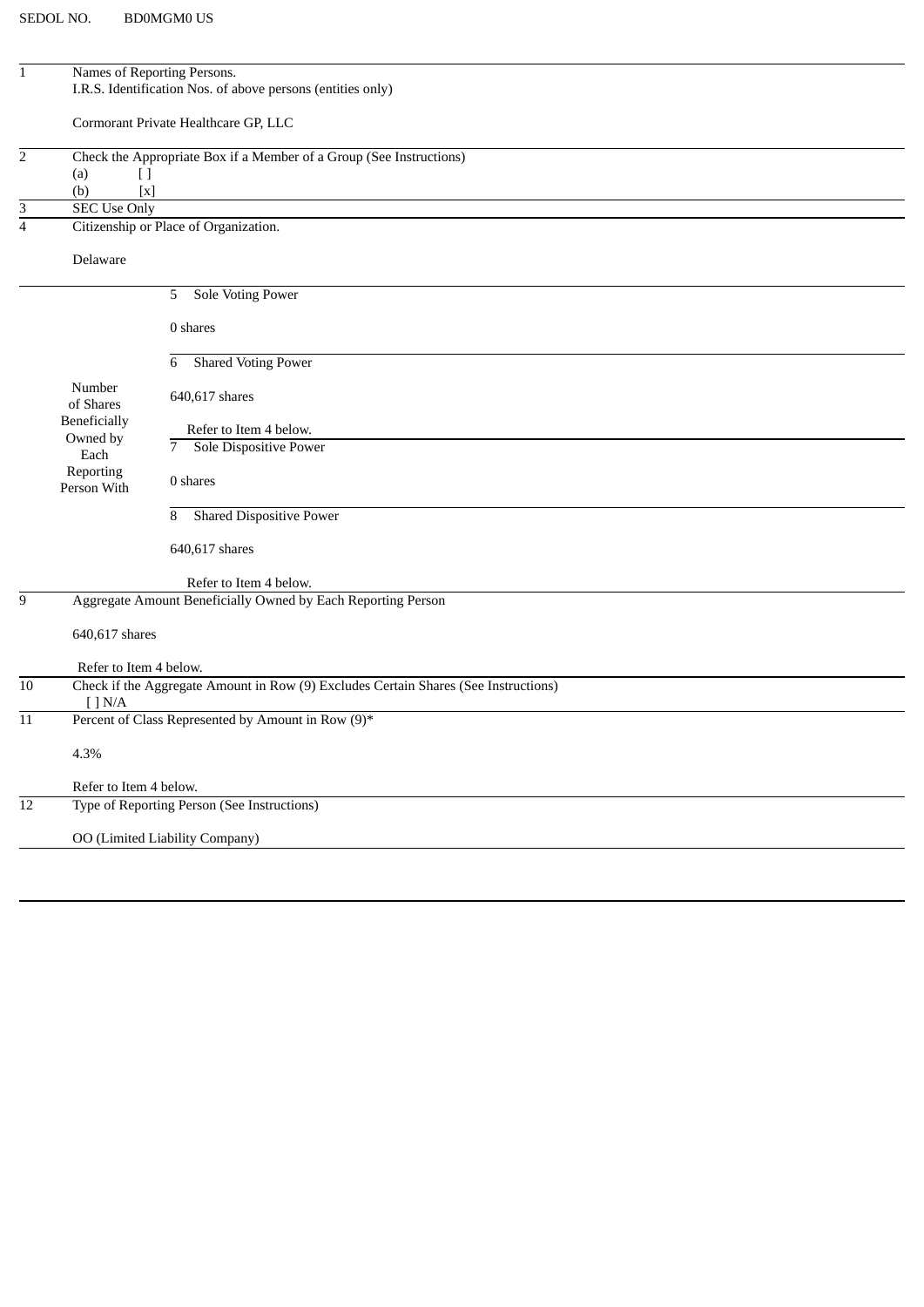| $\mathbf 1$     |                                 | Names of Reporting Persons.                                                         |
|-----------------|---------------------------------|-------------------------------------------------------------------------------------|
|                 |                                 | I.R.S. Identification Nos. of above persons (entities only)                         |
|                 |                                 | Cormorant Asset Management, LP                                                      |
| $\overline{2}$  |                                 | Check the Appropriate Box if a Member of a Group (See Instructions)                 |
|                 | $[ \ ]$<br>(a)                  |                                                                                     |
|                 | $[x]$<br>(b)                    |                                                                                     |
| 3               | <b>SEC Use Only</b>             |                                                                                     |
| $\overline{4}$  |                                 | Citizenship or Place of Organization.                                               |
|                 | Delaware                        |                                                                                     |
|                 |                                 | <b>Sole Voting Power</b><br>5                                                       |
|                 |                                 | 0 shares                                                                            |
|                 |                                 | <b>Shared Voting Power</b><br>6                                                     |
|                 | Number<br>of Shares             | 830,999 shares                                                                      |
|                 | <b>Beneficially</b><br>Owned by | Refer to Item 4 below.                                                              |
|                 | Each                            | $\overline{7}$<br><b>Sole Dispositive Power</b>                                     |
|                 | Reporting<br>Person With        | 0 shares                                                                            |
|                 |                                 | <b>Shared Dispositive Power</b><br>8                                                |
|                 |                                 | 830,999 shares                                                                      |
|                 |                                 | Refer to Item 4 below.                                                              |
| 9               |                                 | Aggregate Amount Beneficially Owned by Each Reporting Person                        |
|                 | 830,999 shares                  |                                                                                     |
|                 | Refer to Item 4 below.          |                                                                                     |
| $\overline{10}$ | [ ] N/A                         | Check if the Aggregate Amount in Row (9) Excludes Certain Shares (See Instructions) |
| 11              |                                 | Percent of Class Represented by Amount in Row (9)*                                  |
|                 | 5.6%                            |                                                                                     |
|                 | Refer to Item 4 below.          |                                                                                     |
| 12              |                                 | Type of Reporting Person (See Instructions)                                         |
|                 | PN (Partnership)                |                                                                                     |
|                 |                                 |                                                                                     |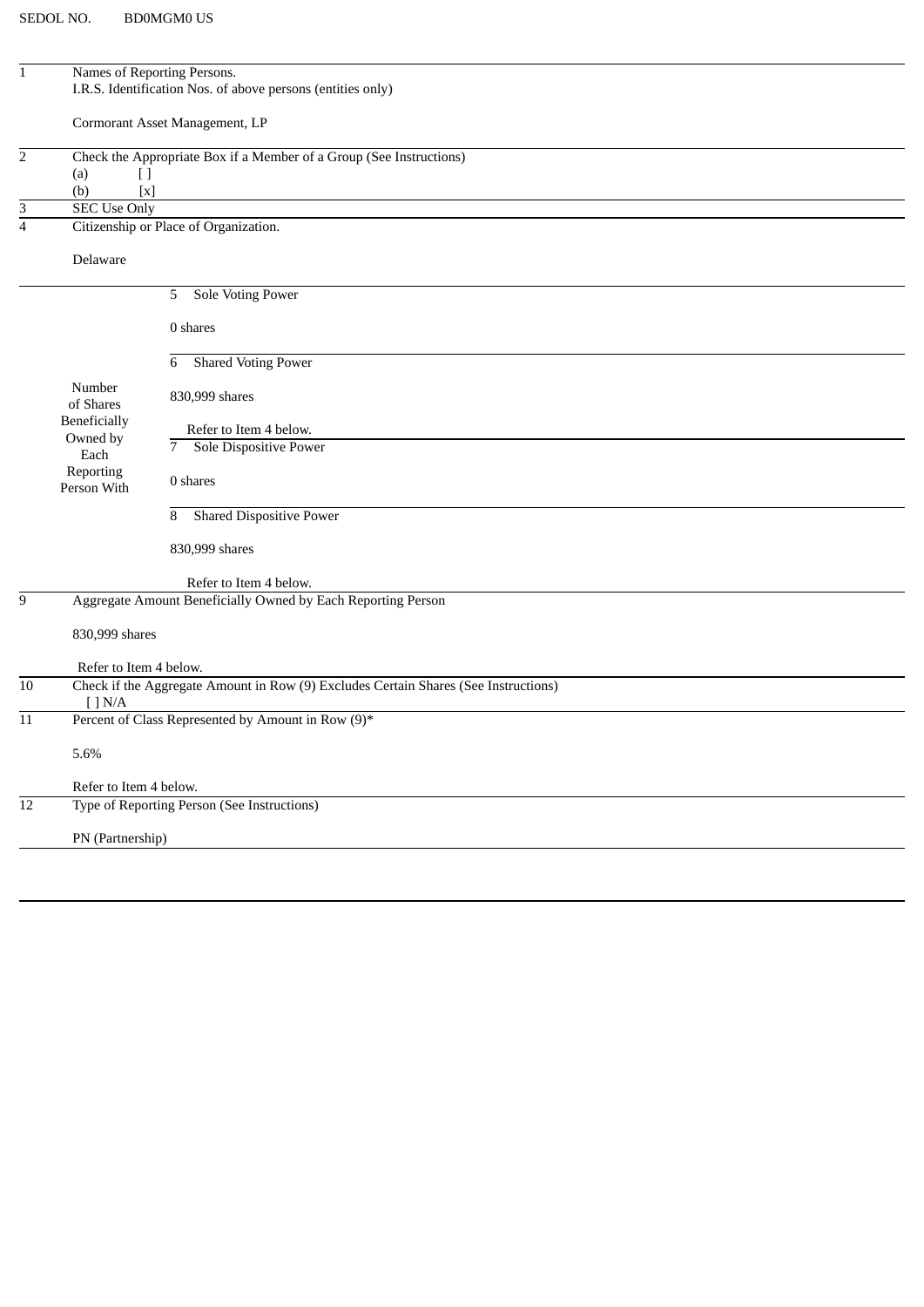| $\mathbf 1$    | Names of Reporting Persons.      |                                                                                     |
|----------------|----------------------------------|-------------------------------------------------------------------------------------|
|                |                                  | I.R.S. Identification Nos. of above persons (entities only)                         |
|                |                                  |                                                                                     |
|                | Bihua Chen                       |                                                                                     |
|                |                                  |                                                                                     |
| $\sqrt{2}$     |                                  | Check the Appropriate Box if a Member of a Group (See Instructions)                 |
|                | (a)<br>$[ \ ]$                   |                                                                                     |
|                | $\left[ \text{x} \right]$<br>(b) |                                                                                     |
| 3              | <b>SEC Use Only</b>              |                                                                                     |
| $\overline{4}$ |                                  | Citizenship or Place of Organization.                                               |
|                |                                  |                                                                                     |
|                | <b>United States</b>             |                                                                                     |
|                |                                  |                                                                                     |
|                |                                  | <b>Sole Voting Power</b><br>5                                                       |
|                |                                  |                                                                                     |
|                |                                  | 0 shares                                                                            |
|                |                                  |                                                                                     |
|                |                                  | <b>Shared Voting Power</b><br>6                                                     |
|                | Number                           |                                                                                     |
|                | of Shares                        | 830,999 shares                                                                      |
|                | Beneficially                     | Refer to Item 4 below.                                                              |
|                | Owned by                         | $\overline{7}$<br>Sole Dispositive Power                                            |
|                | Each<br>Reporting                |                                                                                     |
|                | Person With                      | 0 shares                                                                            |
|                |                                  |                                                                                     |
|                |                                  | <b>Shared Dispositive Power</b><br>8                                                |
|                |                                  |                                                                                     |
|                |                                  | 830,999 shares                                                                      |
|                |                                  |                                                                                     |
|                |                                  | Refer to Item 4 below.                                                              |
| $\overline{9}$ |                                  | Aggregate Amount Beneficially Owned by Each Reporting Person                        |
|                | 830,999 shares                   |                                                                                     |
|                |                                  |                                                                                     |
|                | Refer to Item 4 below.           |                                                                                     |
| 10             |                                  | Check if the Aggregate Amount in Row (9) Excludes Certain Shares (See Instructions) |
|                | [ ] N/A                          |                                                                                     |
| 11             |                                  | Percent of Class Represented by Amount in Row (9)*                                  |
|                |                                  |                                                                                     |
|                | 5.6%                             |                                                                                     |
|                |                                  |                                                                                     |
|                | Refer to Item 4 below.           |                                                                                     |
| 12             |                                  | Type of Reporting Person (See Instructions)                                         |
|                |                                  |                                                                                     |
|                | IN (Individual)                  |                                                                                     |
|                |                                  |                                                                                     |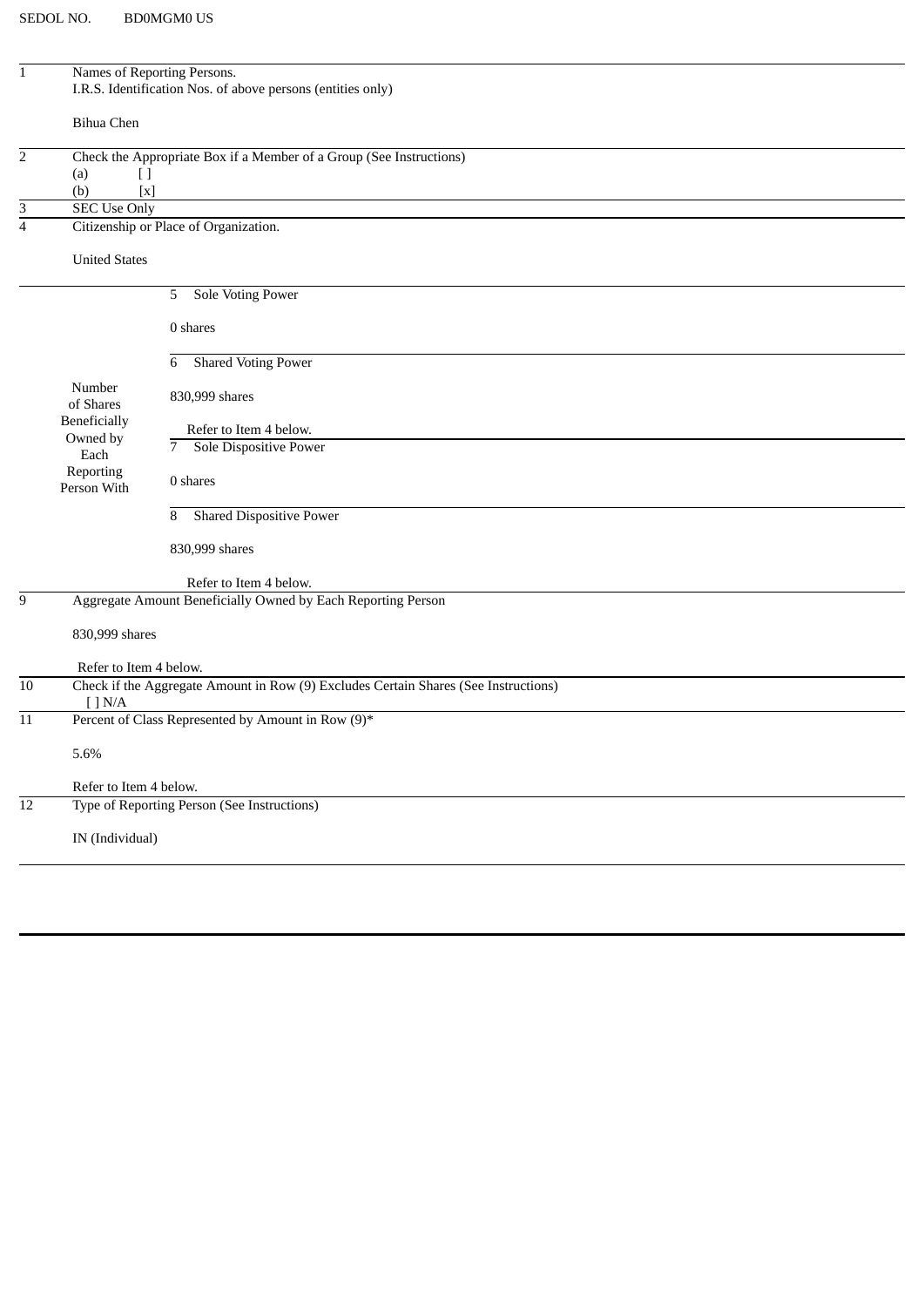### **Item 1.**

| (a) | Name of Issuer                                  |
|-----|-------------------------------------------------|
|     | Kiniksa Pharmaceuticals, Ltd.                   |
| (b) | Address of Issuer's Principal Executive Offices |

2 Church Street, Hamilton HM11, Bermuda

## **Item 2.**

(a) Name of Person Filing

Cormorant Global Healthcare Master Fund, LP Cormorant Global Healthcare GP, LLC Cormorant Private Healthcare Fund I, LP Cormorant Private Healthcare GP, LLC Cormorant Asset Management, LP Bihua Chen

(b) Address of Principal Business Office or, if none, Residence

200 Clarendon Street, 52nd Floor Boston, MA 02116

(c) Citizenship

Cormorant Global Healthcare Master Fund, LP - Cayman Islands Cormorant Global Healthcare GP, LLC - Delaware Cormorant Private Healthcare Fund I, LP - Delaware Cormorant Private Healthcare GP, LLC - Delaware Cormorant Asset Management, LP - Delaware Bihua Chen - United States

(d) Title of Class of Securities

Class A Common Shares

(e) SEDOL Number BD0MGM0 US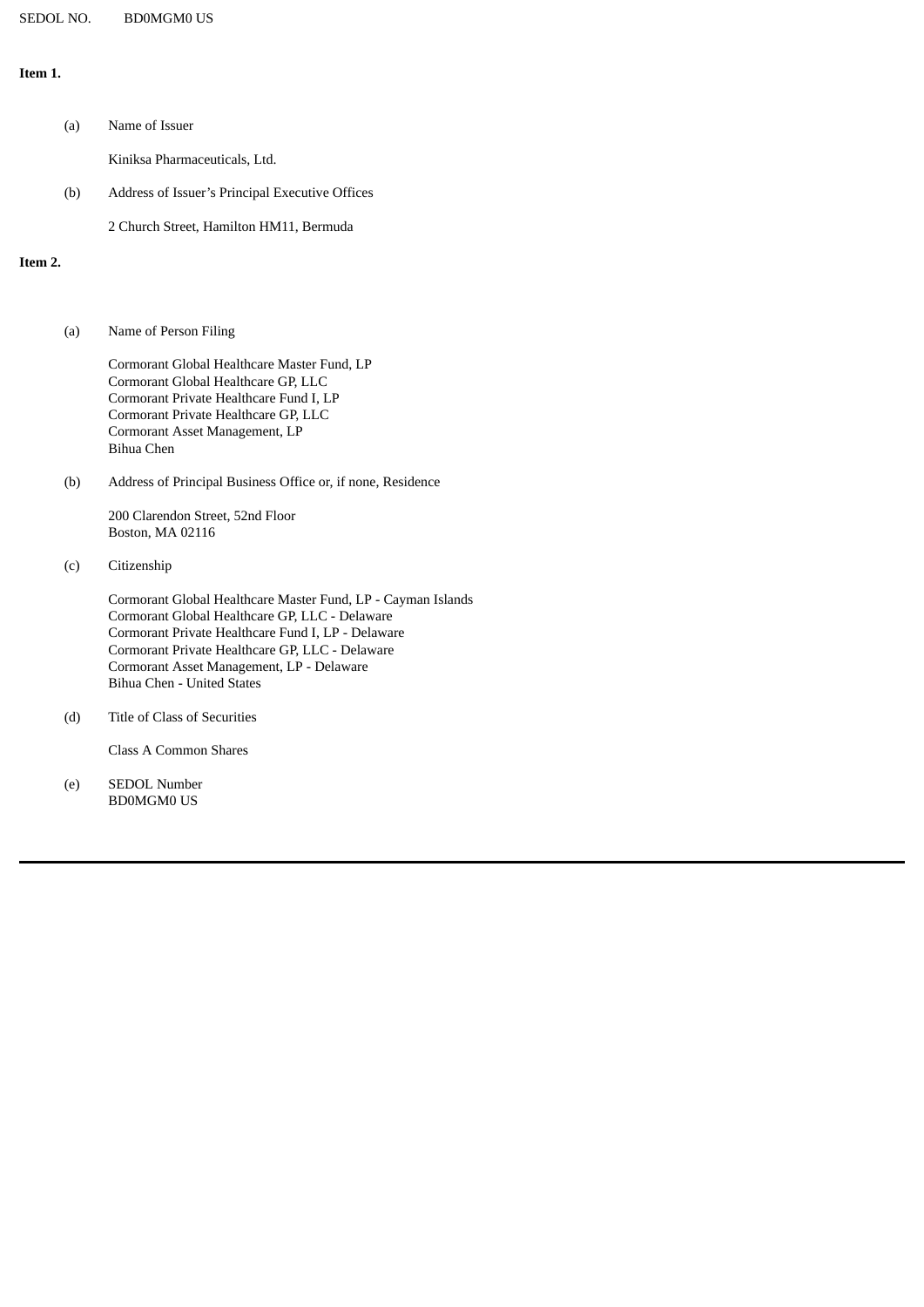### Item 3. If this statement is filed pursuant to §§240.13d-1(b) or 240.13d-2(b) or (c), check whether the person filing is a:

- (a) [ ] Broker or dealer registered under section 15 of the Act (15 U.S.C. 780).
- (b)  $[$  ] Bank as defined in section  $3(a)(6)$  of the Act (15 U.S.C. 78c).
- (c)  $\begin{bmatrix} \end{bmatrix}$  Insurance Company as defined in Section 3(a)(19) of the Act
- (d) [ ] Investment company registered under section 8 of the Investment Company Act of 1940 (15 U.S.C. 80a-8).
- (e)  $[ ]$  An investment adviser in accordance with §240.13d-1(b)(1)(ii)(E);
- (f)  $[$  ] An employee benefit plan or endowment fund in accordance with §240.13d-1(b)(1)(ii)(F);
- (g)  $\left[ \right]$  A parent holding company or control person in accordance with § 240.13d-1(b)(1)(ii)(G);
- (h) [ ] A savings associations as defined in Section 3(b) of the Federal Deposit Insurance Act (12 U.S.C. 1813);
- (i) [ ] A church plan that is excluded from the definition of an investment company under section 3(c)(14) of the Investment Company Act of 1940 (15 U.S.C. 80a-3);
- (j)  $\qquad$  [ ] A non-U.S. institution in accordance with §240.13d–1(b)(1)(ii)(J);
- (k)  $[ ]$  Group, in accordance with §240.13d-1(b)(1)(ii)(K).

#### **Item 4. Ownership\*\*\***

Provide the following information regarding the aggregate number and percentage of the class of securities of the issuer identified in Item 1.

(a) Amount Beneficially Owned\*\*\*

Cormorant Global Healthcare Master Fund, LP – 161,962 shares Cormorant Global Healthcare GP, LLC – 161,962 shares Cormorant Private Healthcare Fund I, LP – 640,617 shares Cormorant Private Healthcare GP, LLC – 640,617 shares Cormorant Asset Management, LP – 830,999 shares Bihua Chen – 830,999 shares

(b) Percent of Class

Cormorant Global Healthcare Master Fund, LP – 1.1% Cormorant Global Healthcare GP, LLC – 1.1% Cormorant Private Healthcare Fund I, LP – 4.3% Cormorant Private Healthcare GP, LLC – 4.3% Cormorant Asset Management, LP – 5.6% Bihua Chen – 5.6%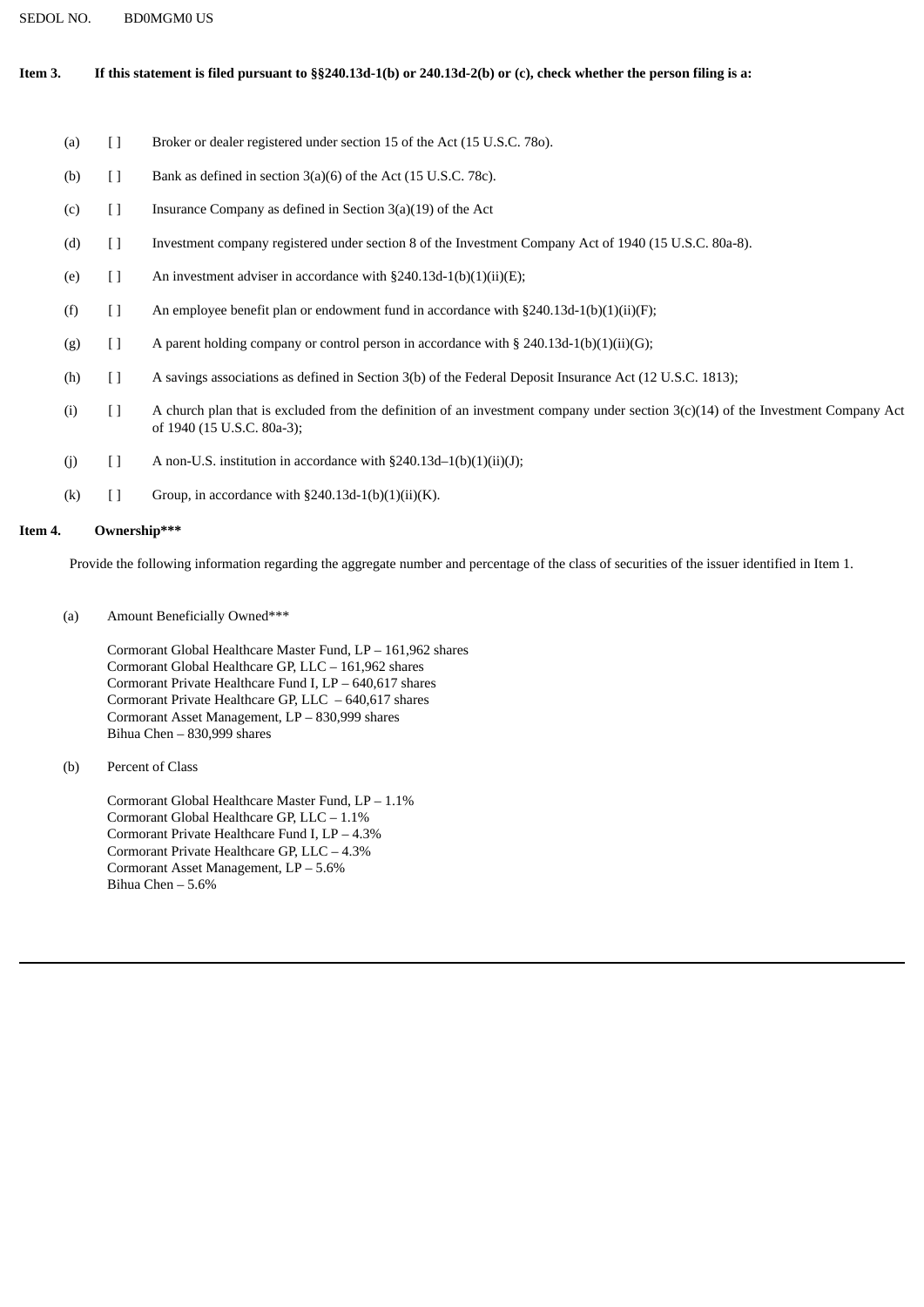- (c) Number of shares as to which such person has:
	- (i) sole power to vote or to direct the vote

Cormorant Global Healthcare Master Fund, LP - 0 shares Cormorant Global Healthcare GP, LLC - 0 shares Cormorant Private Healthcare Fund I, LP - 0 shares Cormorant Private Healthcare GP, LLC - 0 shares Cormorant Asset Management, LP - 0 shares Bihua Chen - 0 shares

(ii) shared power to vote or to direct the vote

Cormorant Global Healthcare Master Fund, LP – 161,962 shares Cormorant Global Healthcare GP, LLC – 161,962 shares Cormorant Private Healthcare Fund I, LP – 640,617 shares Cormorant Private Healthcare GP, LLC – 640,617 shares Cormorant Asset Management, LP – 830,999 shares Bihua Chen – 830,999 shares

(iii) sole power to dispose or to direct the disposition of

Cormorant Global Healthcare Master Fund, LP – 0 shares Cormorant Global Healthcare GP, LLC – 0 shares Cormorant Private Healthcare Fund I, LP - 0 shares Cormorant Private Healthcare GP, LLC - 0 shares Cormorant Asset Management, LP – 0 shares Bihua Chen – 0 shares

(iv) shared power to dispose or to direct the disposition of

Cormorant Global Healthcare Master Fund, LP – 161,962 shares Cormorant Global Healthcare GP, LLC – 161,962 shares Cormorant Private Healthcare Fund I, LP – 640,617 shares Cormorant Private Healthcare GP, LLC – 640,617 shares Cormorant Asset Management, LP – 830,999 shares Bihua Chen – 830,999 shares

\*\*\* Shares reported herein for Cormorant Asset Management, LP represent shares which are beneficially Cormorant Global Healthcare Master Fund, LP (the "Master Fund") and Cormorant Private Healthcare Fund I, LP ("Fund I"), as reported herein, and a managed account (the "Account"). Cormorant Global Healthcare GP, LLC and Cormorant Private Healthcare GP, LLC serve as the general partners of the Master Fund and Fund I, respectively. Cormorant Asset Management, LP serves as the investment manager to the Master Fund, Fund I and the Account. Bihua Chen serves as the managing member of Cormorant Global Healthcare GP, LLC, Cormorant Private Healthcare GP, LLC and Cormorant Asset Management, LP. Each of the Reporting Persons disclaims beneficial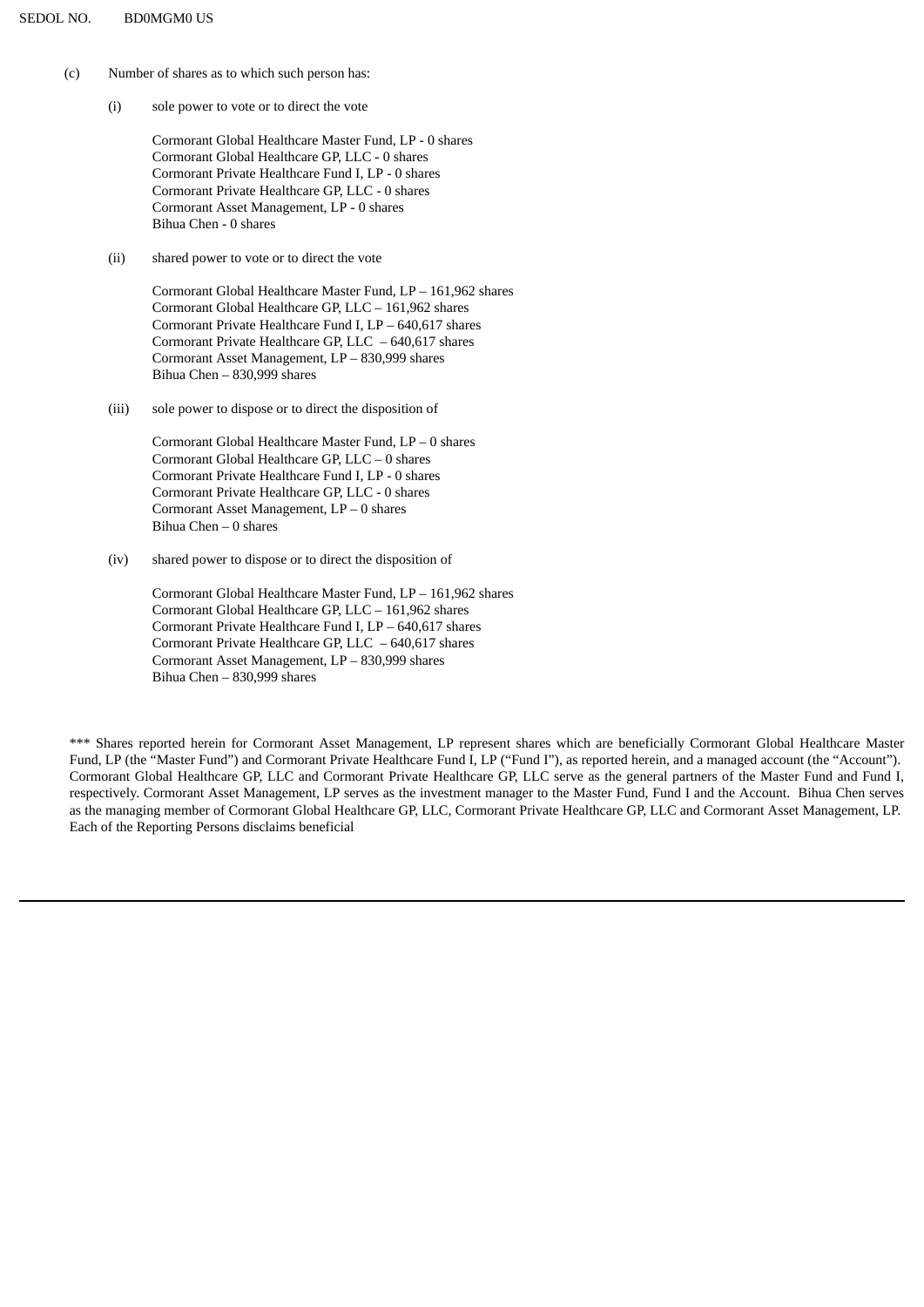ownership of the shares reported herein except to the extent of its or his pecuniary interest therein.

#### **Item 5. Ownership of Five Percent or Less of a Class**

If this statement is being filed to report the fact that as of the date hereof the reporting person has ceased to be the beneficial owner of more than five percent of the class of securities, check the following [ ].

#### **Item 6. Ownership of More than Five Percent on Behalf of Another Person**

Not applicable.

# Item 7. Identification and Classification of the Subsidiary Which Acquired the Security Being Reported on By the Parent Holding Company

Not applicable.

## **Item 8. Identification and Classification of Members of the Group**

Not applicable.

## **Item 9. Notice of Dissolution of Group**

Not applicable.

# **Item 10. Certification**

By signing below I certify that, to the best of my knowledge and belief, the securities referred to above were not acquired and are not held for the purpose of or with the effect of changing or influencing the control of the issuer of the securities and were not acquired and are not held in connection with or as a participant in any transaction having that purpose or effect.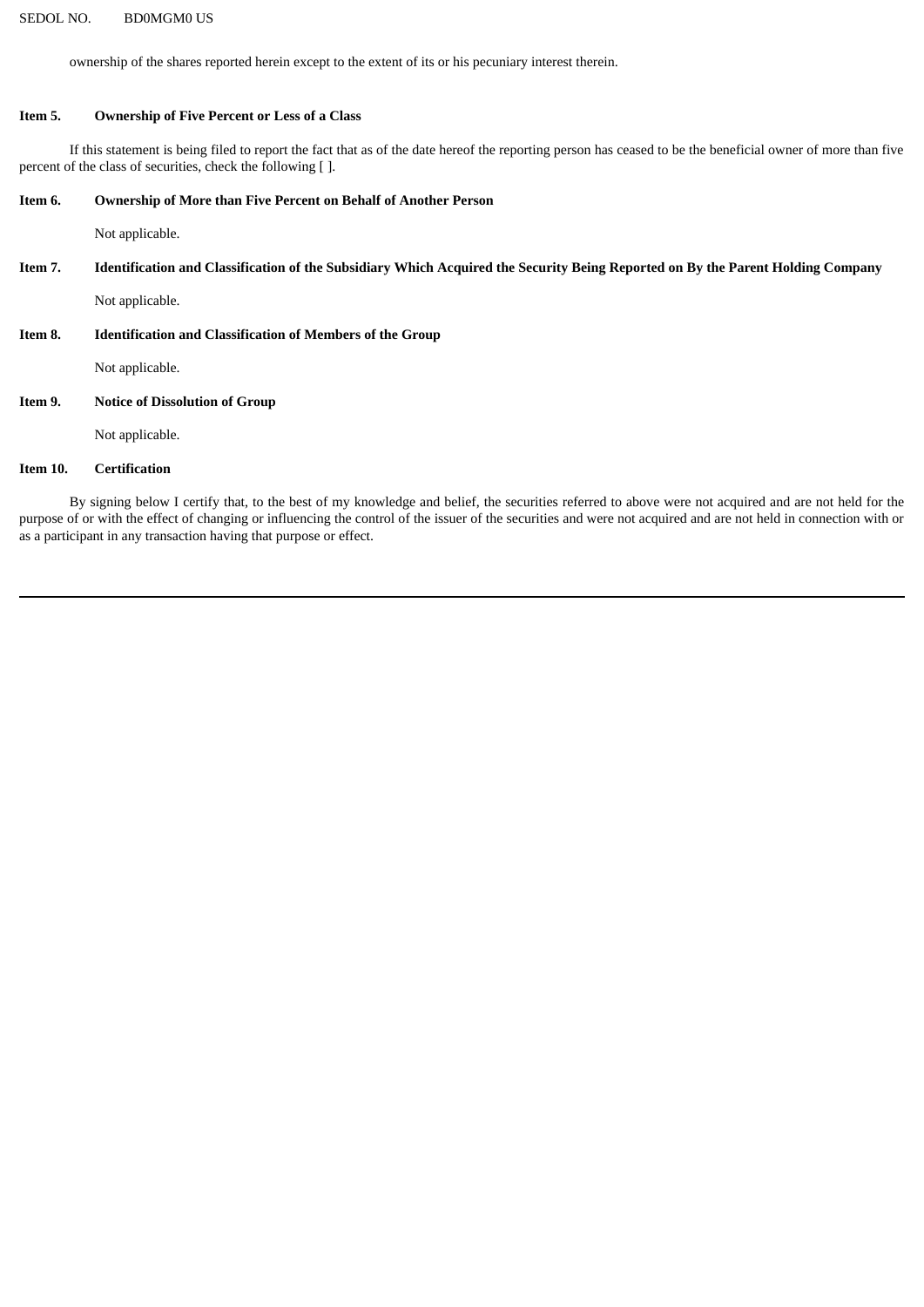### **SIGNATURE**

After reasonable inquiry and to the best of my knowledge and belief, I certify that the information set forth in this Statement is true, complete and correct.

June 4, 2018

CORMORANT GLOBAL HEALTHCARE MASTER FUND, LP By: Cormorant Global Healthcare GP, LLC its General Partner

By: /s/ Bihua Chen Bihua Chen, Managing Member

CORMORANT GLOBAL HEALTHCARE GP, LLC

By: /s/ Bihua Chen Bihua Chen, Managing Member

CORMORANT PRIVATE HEALTHCARE FUND I, LP By: Cormorant Global Healthcare GP, LLC its General Partner

By: /s/ Bihua Chen Bihua Chen, Managing Member

CORMORANT PRIVATE HEALTHCARE GP, LLC

By: /s/ Bihua Chen Bihua Chen, Managing Member

CORMORANT ASSET MANAGEMENT, LP By: Cormorant Asset Management GP, LLC its General Partner

By: /s/ Bihua Chen Bihua Chen, Managing Member

/s/ Bihua Chen Bihua Chen